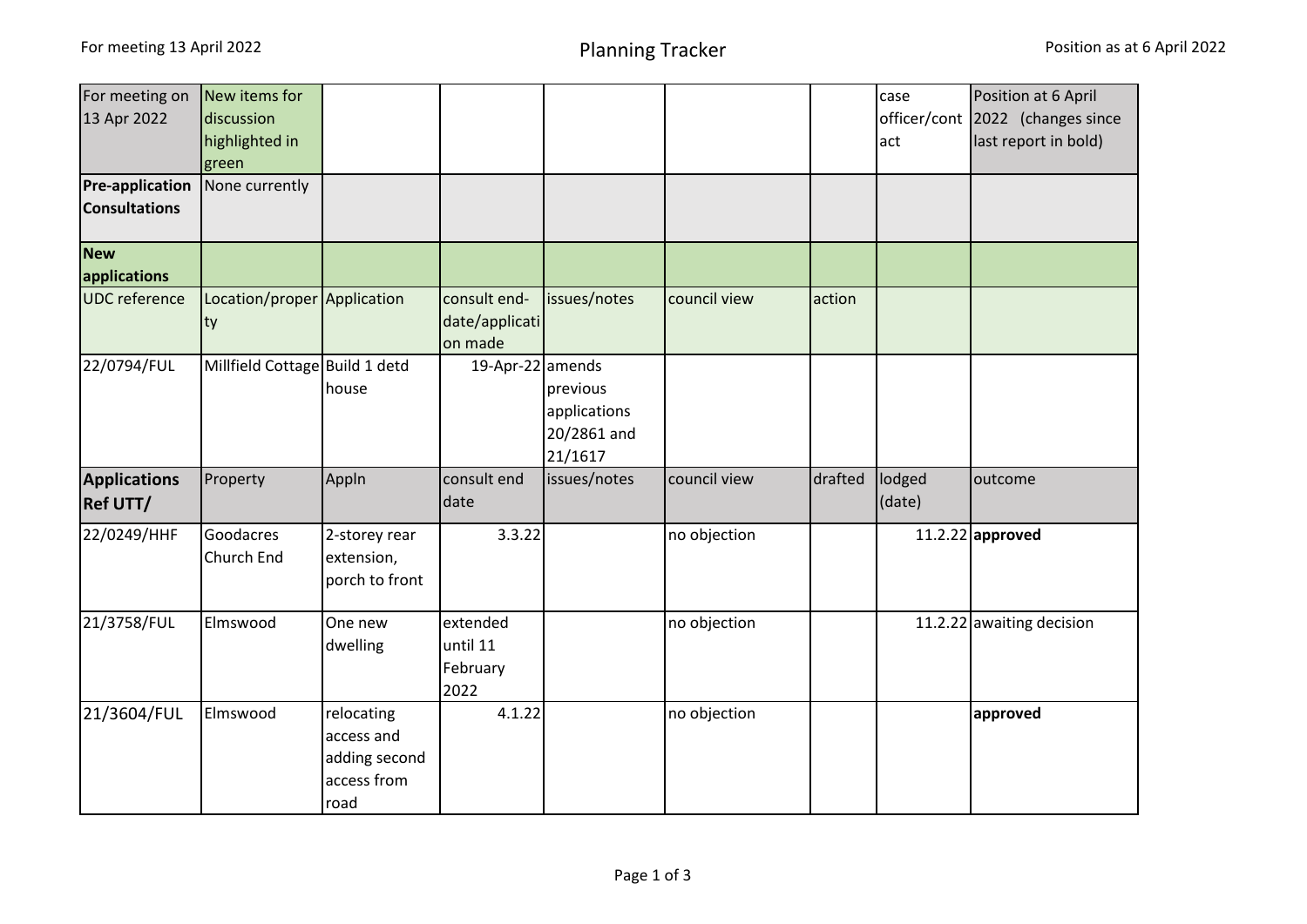| For meeting on<br>13 Apr 2022          | New items for<br>discussion                          |                               |                     |                                                                                          |                                                                                                                                |                                  | case<br>officer/cont | Position at 6 April<br>2022 (changes since                                                                             |
|----------------------------------------|------------------------------------------------------|-------------------------------|---------------------|------------------------------------------------------------------------------------------|--------------------------------------------------------------------------------------------------------------------------------|----------------------------------|----------------------|------------------------------------------------------------------------------------------------------------------------|
|                                        | highlighted in<br>green                              |                               |                     |                                                                                          |                                                                                                                                |                                  | act                  | last report in bold)                                                                                                   |
| <b>Applications</b><br><b>Ref UTT/</b> | Property                                             | Appln                         | consult end<br>date | issues/notes                                                                             | council view                                                                                                                   | drafted                          | lodged<br>(date)     | outcome                                                                                                                |
| 21/3548/FUL                            | <b>Garrolds Farm</b>                                 | Detached<br>house             | 29.12.21            |                                                                                          | no objection                                                                                                                   |                                  |                      | awaiting decision                                                                                                      |
| 22/0627/HHF                            | Woodgates<br>Farmhouse,<br>Woodgates End             | first floor rear<br>extension | 01-Apr-22           |                                                                                          | no objection                                                                                                                   |                                  |                      | 29.3.22 awaiting decision                                                                                              |
| <b>Enforcement</b>                     | Property                                             |                               |                     | Issue                                                                                    |                                                                                                                                |                                  |                      | Position at (date)                                                                                                     |
| ENF/                                   |                                                      |                               |                     |                                                                                          |                                                                                                                                |                                  |                      | 03.02.22                                                                                                               |
| 21 0004C                               | Elmswood                                             |                               |                     | work<br>commenced -<br>pre-<br>commencement Council.<br>conditions not<br>yet discharged | Applicant in<br>discussion with<br><b>Uttlesford District</b><br>Applications<br>submitted to<br>vary/discharge<br>conditions. | Comme<br>Ints<br>submitt<br>led. | D Scales             | File still open and<br>"pending<br>consideration"                                                                      |
| 19 0359 C                              | The Warehouse,<br>Pledgdon Green<br><b>Brick End</b> |                               |                     | breach of<br>enforcement<br>notice re<br>outside storage                                 | pending                                                                                                                        |                                  | Sarah<br>Marshall    | No further contact<br>with Planning<br>Enforcement since Nov<br>21. File still open and<br>"pending<br>consideration". |